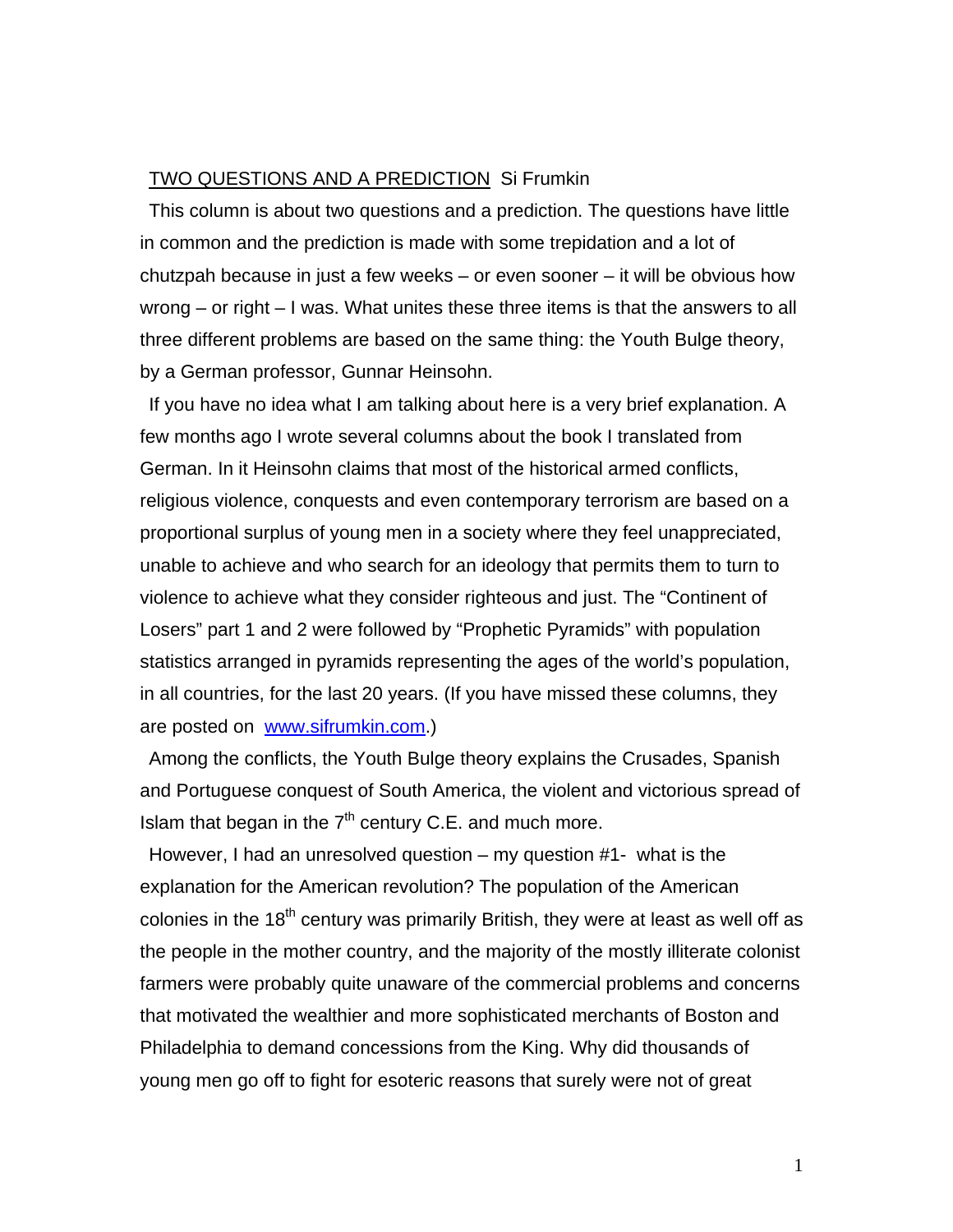importance to them? How many of them were impacted by the tea tax or felt anger over taxation without representation? Surely, not very many.

And then, I came across fascinating documentation about American birthrates. Not just one, but several contemporary articles in England expressed amazement over the unusual increase of births among English women in the colonies. The families that had an average of 2-3 grown sons in Britain grew to families of 8-10 children for reasons that are still not quite clear. The result: a surplus of young men, lack of opportunity for them and an attractive ideology of liberty, freedom, prosperity, equality and even a meager soldier's pay. Result: revolution and the birth of a new nation.

Question #2 is more contemporary: why is it that among the murderous international terrorists there are so few Muslims from Iran and Turkey? There is violence and instigation to violence in both countries but it is largely internal, not exported elsewhere. I asked several terrorism experts and scholars but the responses were nebulous and not very satisfactory. But then, when I looked at the U.S. Census population pyramids I realized that they held the answer: there were no Youth Bulges in Turkey or Iran! In the 1970s, when there was a lengthy war with Iraq and we had the hostage crisis there had been a surplus of young men in Iran, but at present, there is a shortage of young men in the 4-29 range – the largest percentage is in the late 30s and mid-40s category, a group that is not usually eager to go off to fight and die in a foreign land.. The Turkish situation is similar – its Youth Bulge exists among immigrants in Germany and, yes, there is a problem with violence there.

Now the prediction. As I write this, there is a problem with presidential succession in Lebanon; a West-leaning pro-American candidate is competing with a Hezbollah Islamist. Our media suggest that a civil war is imminent but I predict no serious violence except for a few mass demonstrations and some rock throwing. My prediction is based on the demographics – in 1975, during a period of a bloody civil war, there was an enormous surplus of young men in

2